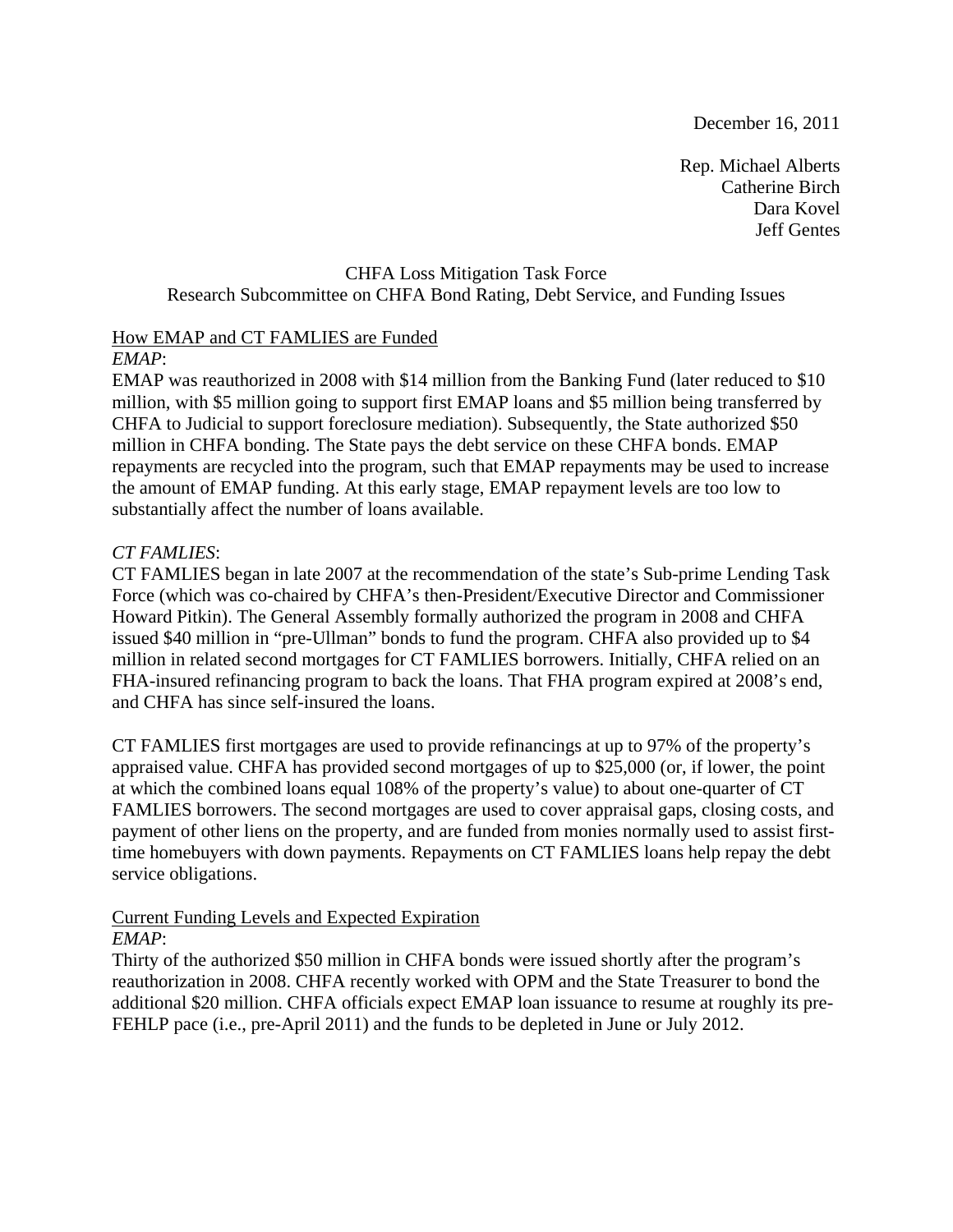## *CT FAMLIES*:

Counting reservations for pending but not yet approved loan applications, only \$6 million is available for new applications. CHFA expects that CT FAMLIES will deplete its authorized funding by summer 2012.

## Impact on CHFA Bond Rating

CT FAMLIES is funded by certain of CHFA bonds ("pre-Ullman" bonds) and is supported by CHFA's credit and the careful underwriting of its loans. It is a relatively small size of CHFA's debt exposure and therefore has a limited impact on CHFA's rating.

EMAP bonds are a separate CHFA indenture not supported by CHFA credit. Debt service for EMAP bonds is provided directly by the State via an assistance agreement, so the EMAP program does not have any impact on the Authority's credit rating.

### Underwriting

CHFA relies on a mix of statutory requirements and statutorily provided discretion when underwriting EMAP loans and is able to provide homeowners with assistance without jeopardizing CHFA's finances. CHFA underwriters are not compelled by statute to issue loans to borrowers they would otherwise deem not creditworthy, given that they must affirmatively consider the likelihood that EMAP loans will be repaid. Statutory requirements also provide for discretion so that certain rules – such as the prohibition on a borrower having more than three thirty-day-late mortgage payments in the twelve months preceding the reported hardship – can be waived in certain circumstances. CHFA underwriters work directly with applicants to determine if a waiver is appropriate.

# Potential Effects of Eligibility Changes

CHFA officials foresee no substantial harm or risk to CHFA's bond rating or portfolio were EMAP's eligibility expanded to FHA borrowers. Given the differences between FHA workouts and workouts on conventional loans, we believe that it could be easier for a borrower to obtain both an EMAP loan and an FHA workout – such as a partial claim – than it is now to coordinate both a workout on a conventional loan and an EMAP loan.

CHFA will explore options to continue to offer refinancing to distressed homeowners. Given the flexibility and depletion of pre-Ullman funds, the simplest solution would be for CHFA to seek federal approval to allow use of some of its bond authorization to refinance existing borrowers. Options for underwriting consideration include combining the first and second lien programs into a single loan, expanding maximum LTV to 115% or some other threshold not associated with increased strategic default or risk to CHFA, expanding the maximum second lien to \$40,000 or \$50,000, and identifying a new source of funds used for the second mortgage.

### Foreclosure Prevention Counseling

CHFA markets its mortgage assistance programs through printed and web materials and outreach at housing fairs and foreclosure prevention clinics. Homeowners may also learn about EMAP through statutorily required pre-foreclosure letters. CHFA relies on a statewide network of specialized HUD-approved housing counselors (a/k/a CHFA-approved housing counselors) to educate borrowers about the programs on both a group and individual basis. CHFA receives a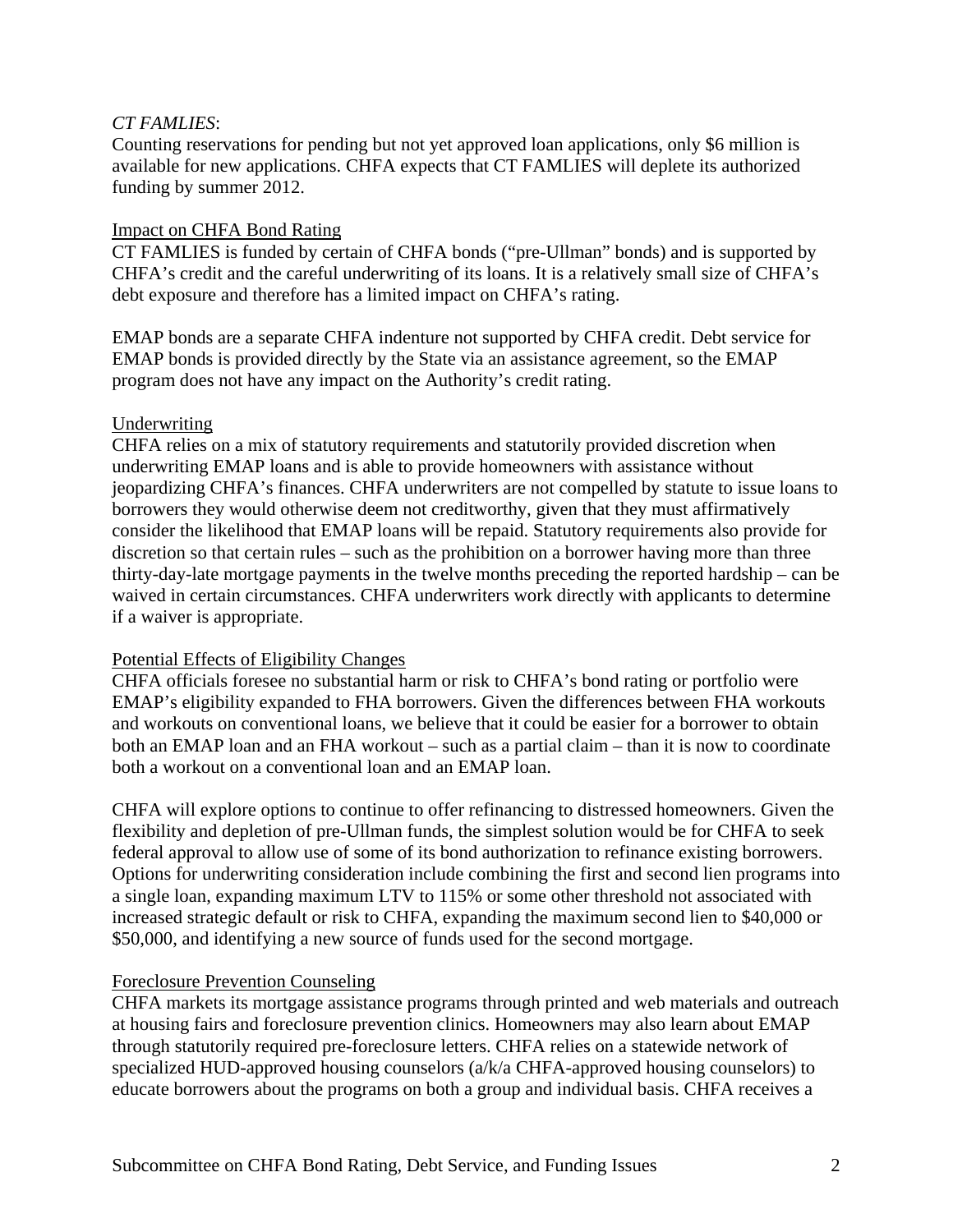grant through the federal National Foreclosure Mitigation Counseling program and then subcontracts with CHFA-approved housing counselors to provide foreclosure intervention counseling. CHFA also provides additional funds for CHFA approved counseling agencies for providing foreclosure prevention counseling. CHFA-approved housing counselors are also paid to attend and advise attendees at certain housing fairs and mortgage assistance events (such as the November 15, 2011 event at the Convention Center that was sponsored by Governor Malloy, Attorney General Jepsen, and Department of Banking Commissioner Howard Pitkin). When FEHLP was running, counselors were paid to counsel and process applications for that program.

CHFA-approved housing counselors are funded through a variety of sources, including housing counseling grants from HUD. These grants, however, were eliminated for the current fiscal year by Congress, and only a partial restoration has been proposed for the subsequent fiscal year. Such a cut, without offsetting funding increases, would likely reduce the ability of CHFAapproved housing counselors to provide foreclosure prevention services of all types to the communities they serve.

CHFA is considering compensating its counselors for assisting homeowners in preparing and submitting EMAP applications. Such changes could be coordinated with efforts to ensure housing counselors are helping homeowners pursue modifications from their servicers when appropriate and feasible. Such changes in compensation would likely lead to an increase in successful EMAP applications and more expeditious closings.

CHFA is also considering ways to change the manner by which CT FAMLIES applications are handled so as to increase the number of applications made – when appropriate, e.g., when conventional refinancing is not available – and approved in a timely fashion. Such changes would likely lead to an increase in CT FAMLIES loans.

# Funding Needs

Given the impending depletion of funds available for both programs, the Task Force should consider whether to recommend an increase in bonding authority for both programs. The review should include an evaluation of the programs' performance so far (including the number of homeowners reached, the default rate thus far, and the risk borne by the state and CHFA in supporting these programs), their role in foreclosure prevention, and their cost relative to alternative forms of foreclosure prevention. Any bonding increase should account for a likely expansion of eligibility and availability for both programs. The increase, if determined to be worthwhile and prudent, could be designed to last through June 30, 2014 (the current sunset date for Judicial's Foreclosure Mediation Program, though likely not the end of the foreclosure crisis).

CHFA would continue to administer these programs if the State were to continue to recommend funding for this program. In addition:

- CHFA reports that \$4.6 million in debt service for the life of the bonds would create \$60 million in EMAP funding or approximately 750 loans.
- CHFA would also pursue federal approval to allow CT to refinance existing borrowers into CT FAMLIES loans with its tax exempt bonds.